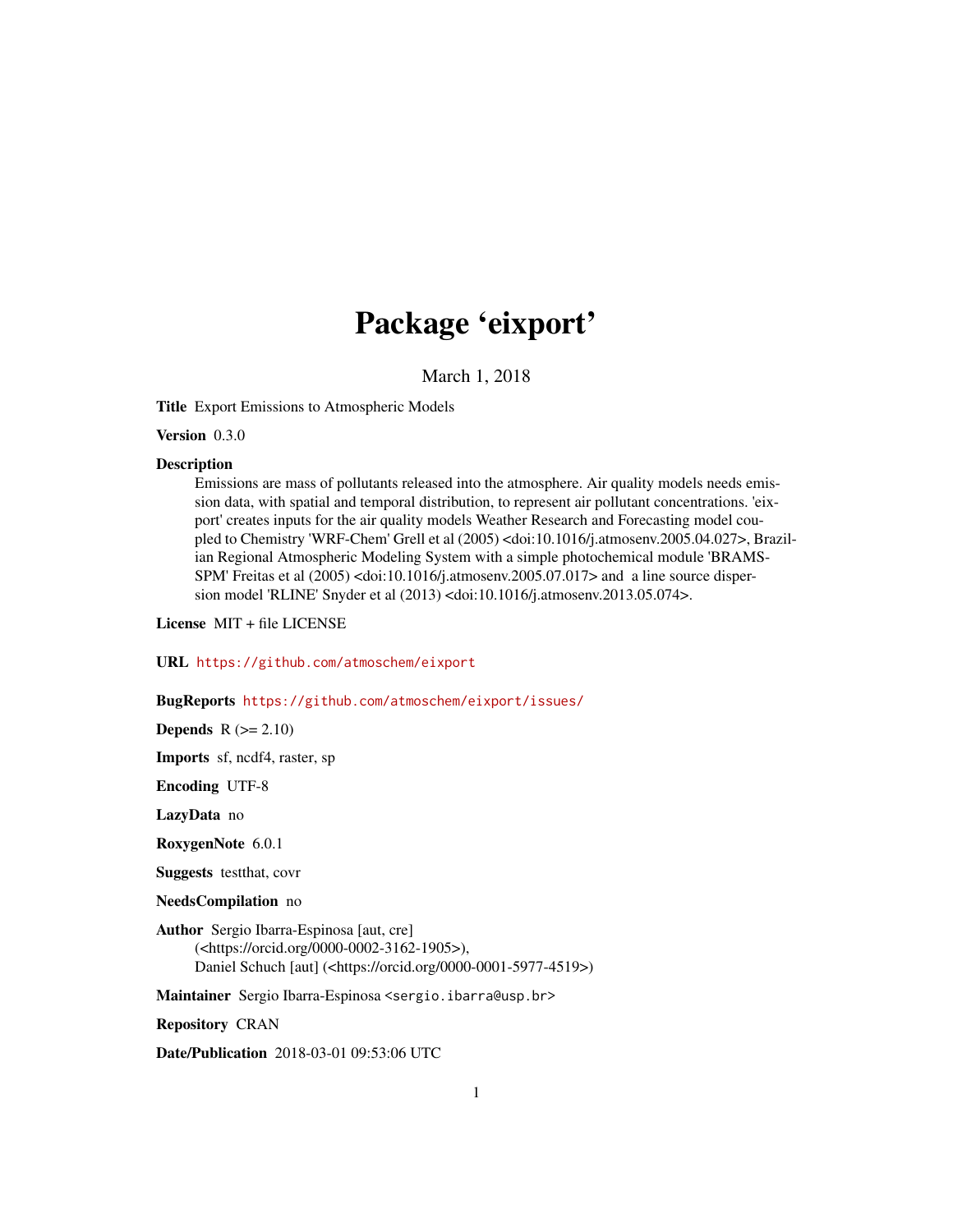#### <span id="page-1-0"></span>2 eixport of the contract of the contract of the contract of the contract of the contract of the contract of the contract of the contract of the contract of the contract of the contract of the contract of the contract of t

# R topics documented:

|  | $\overline{4}$ |
|--|----------------|
|  |                |
|  |                |
|  |                |
|  |                |
|  |                |
|  |                |
|  |                |
|  |                |
|  |                |
|  |                |
|  |                |
|  |                |

#### **Index** 2008 **[18](#page-17-0)**

eixport *eixport: a package for exporting emissions*

# Description

This package provides functions to export emissions to other models

#### Details

# 1) Characteristics

This package includes functions torelated to WRF-Chem, Brams and RLINE. Also, includes the data:

- 1. data("emis\_opt")
- 2. data("emisco")
- 3. data("Lights")
- 4. data("rawprofile")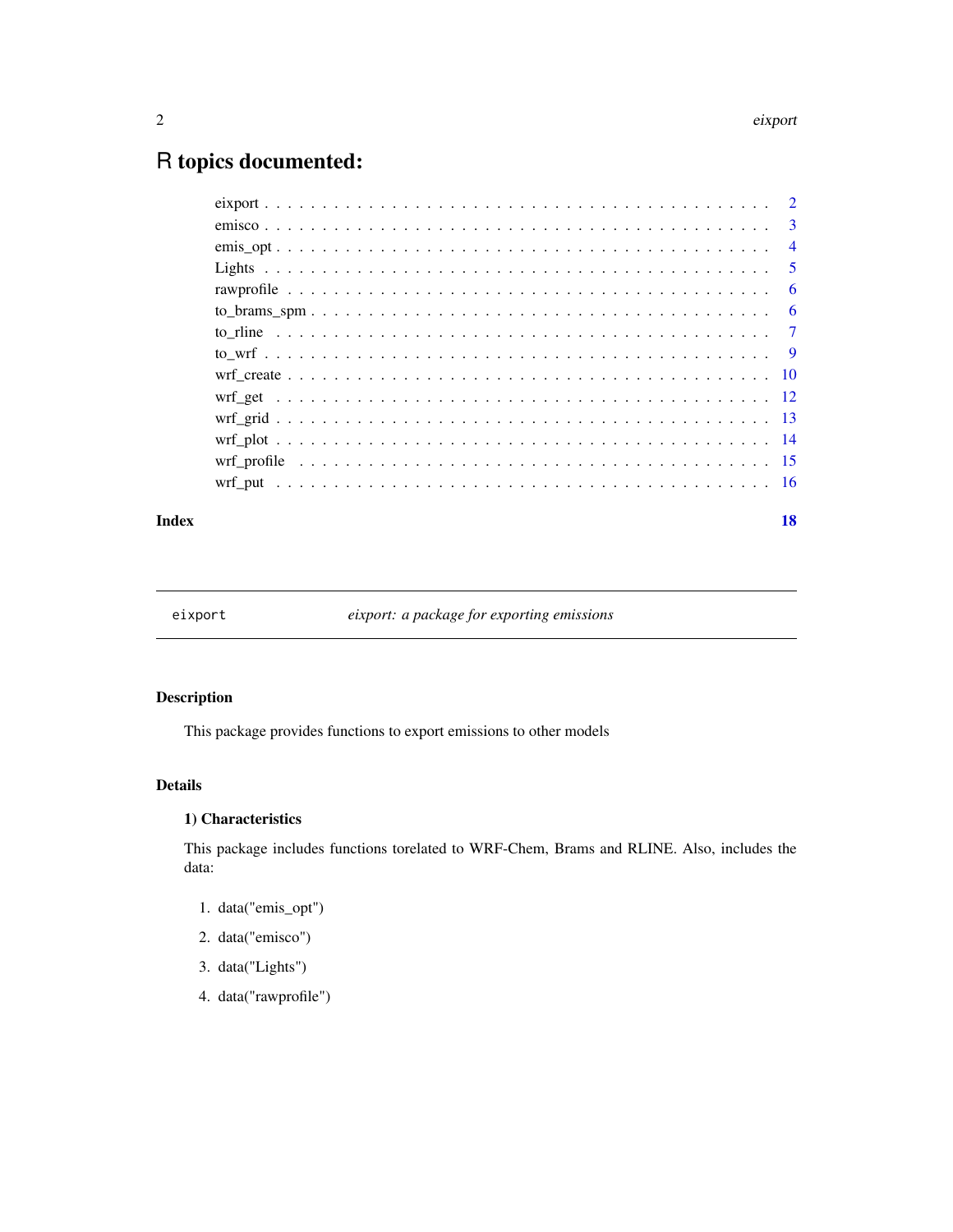<span id="page-2-0"></span>

# Description

Emissions iwth units for R-LINE

# Usage

data(emisco)

# Format

A sf object of lines with 288 rows and 15 variables:

ldv Light Duty Vehicles (1/h) hdv Heavy Duty Vehicles (1/h) lkm Length of the link (km) ps Peak Speed (km/h) ffs Free Flow Speed (km/h) tstreet Type of street lanes Number of lanes per link capacity Capacity of vehicles in each link (1/h) tmin Time for travelling each link (min) V8 Emissions xmin Initial x coordinates xmax Ending x coordinates ymin Initial y coordinates ymax Ending y coordinates geometry geometry column of the sf object data(emisco)

#### Source

<https://github.com/ibarraespinosa/vein>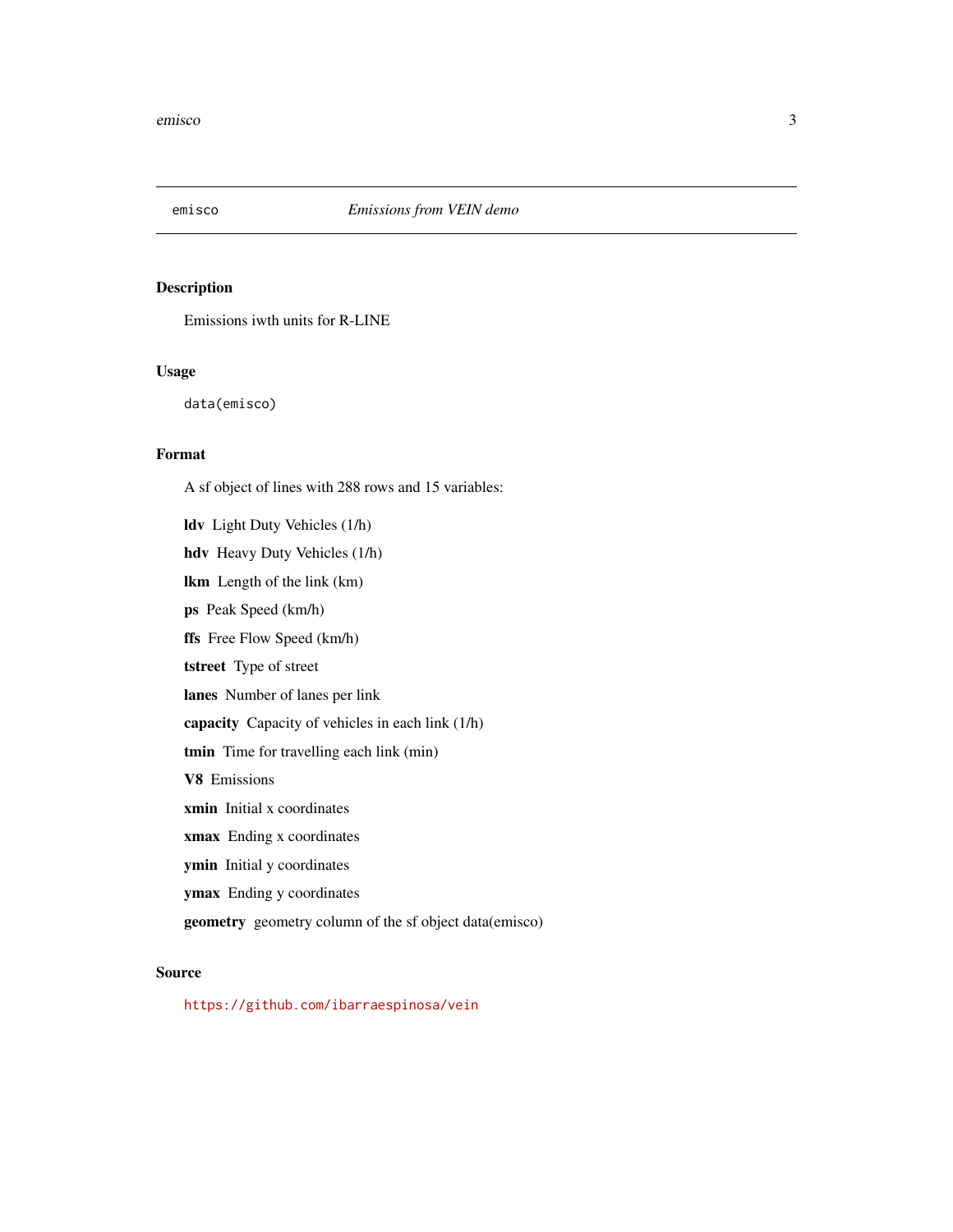<span id="page-3-1"></span><span id="page-3-0"></span>

#### Description

Emission package definitions from WRF 3.9.1.1

# Usage

```
data(emis_opt)
```
# Format

A list of emision variables names, same number than emis\_opt in namelist.

# Note

look to the number of aerosol of the emis\_opt in wrf domumentation / code.

#### Author(s)

Daniel Schuch

# Source

[http://www2.mmm.ucar.edu/wrf/users/download/get\\_source.html](http://www2.mmm.ucar.edu/wrf/users/download/get_source.html)

# See Also

[to\\_wrf](#page-8-1)

# Examples

```
## Not run:
# Do not run
dir.create("EMISS")
data(emis_opt)
names(emis_opt)
wrf_create(wrfinput_dir = system.file("extdata", package = "eixport"),
          wrfchemi_dir = "EMISS",
          variaveis = emis_opt["eradmsorg"],
          n_{a}ero = 17)
```
## End(Not run)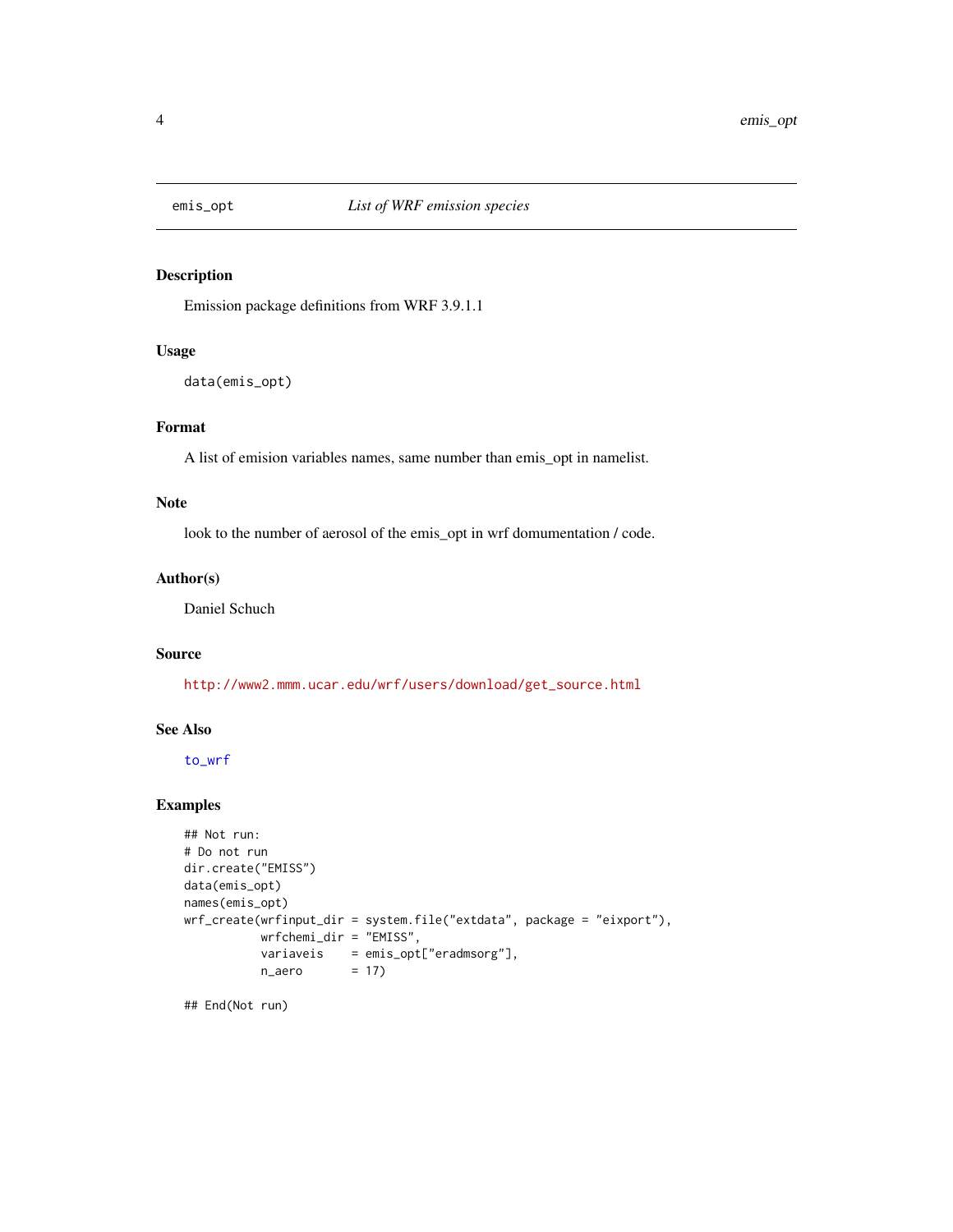<span id="page-4-0"></span>

#### Description

Spatial distribution for veicular emissions based on an image of persistent lights of the Defense Meteorological Satellite Program (DMSP) for 5 Brazilian states (Sao Paulo, Rio de Janeiro, Mato Grosso, Santa Catarina e Parana).

#### Usage

data(Lights)

# Format

A matrix of spatial distribution

# Details

[https://en.wikipedia.org/wiki/Defense\\_Meteorological\\_Satellite\\_Program](https://en.wikipedia.org/wiki/Defense_Meteorological_Satellite_Program)

# Author(s)

Daniel Schuch

#### Source

<https://ngdc.noaa.gov/eog/dmsp/downloadV4composites.html>

#### See Also

[to\\_wrf](#page-8-1)

# Examples

## Not run:

```
dir.create(file.path(tempdir(), "EMISS"))
wrf_create(wrfinput_dir = system.file("extdata", package = "eixport"),
          wrfchemi_dir = file.path(tempdir(), "EMISS"),
          frames_per_auxinput5 = 24)
# get the name of created file
files <- list.files(path = file.path(tempdir(), "EMISS"),
```
pattern = "wrfchemi", full.names = TRUE)

data(Lights)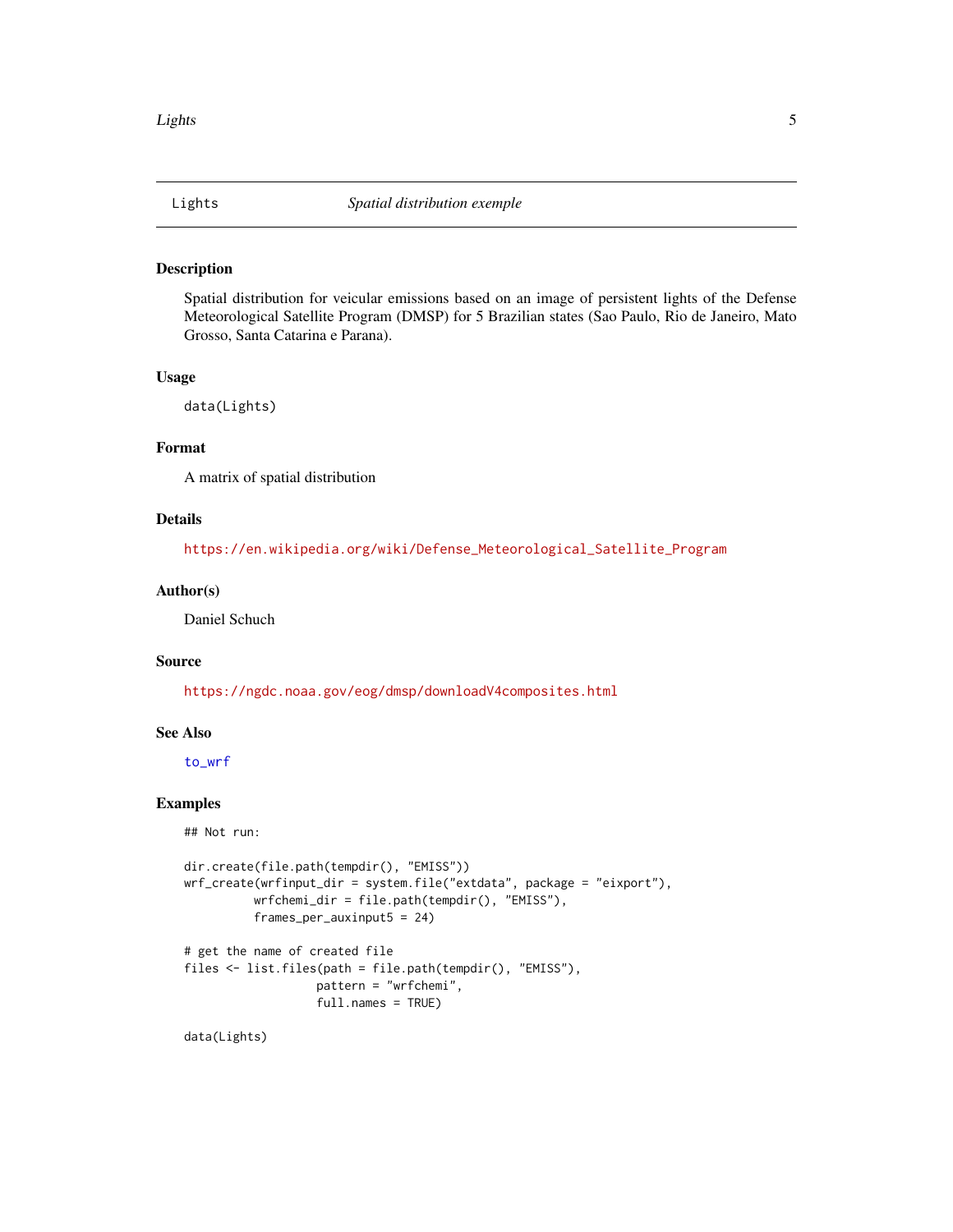```
perfil <- c(0.010760058, 0.005280596, 0.002883553, 0.002666932,
          0.005781312, 0.018412838, 0.051900411, 0.077834636,
          0.067919758, 0.060831614, 0.055852868, 0.052468599,
          0.050938043, 0.051921718, 0.052756244, 0.052820165,
          0.058388406, 0.072855890, 0.075267137, 0.063246412,
          0.042713523, 0.029108975, 0.022091855, 0.015298458)
plot(perfil, ty = "l", col= "purple", xlab = "Hour", main = "Time profile",
   ylab = "Weight", axes = FALSE, xlim = c(0, 24))axis(2)
axis(1, at = c(0, 6, 12, 18, 24),labels = c("00:00","06:00","12:00","18:00","00:00"))
to_wrf(Lights, files[1], total = 1521983, profile = perfil, names = "E_CO")
## End(Not run)
```
rawprofile *Raw profile*

#### Description

Raw profile

#### Usage

```
data(rawprofile)
```
# Format

A matrix with 1 column and 168 rows data(rawprofile)

to\_brams\_spm *Inputs for BRAMS SPM*

# Description

Create inputs for SPM brams. The inputs consists in data-frame or a lists of data-frames with daily emissions (mol/day), lat, long. Also, including a functions describing the hourly profile.

#### Usage

to\_brams\_spm(sdf, epsg = 4326)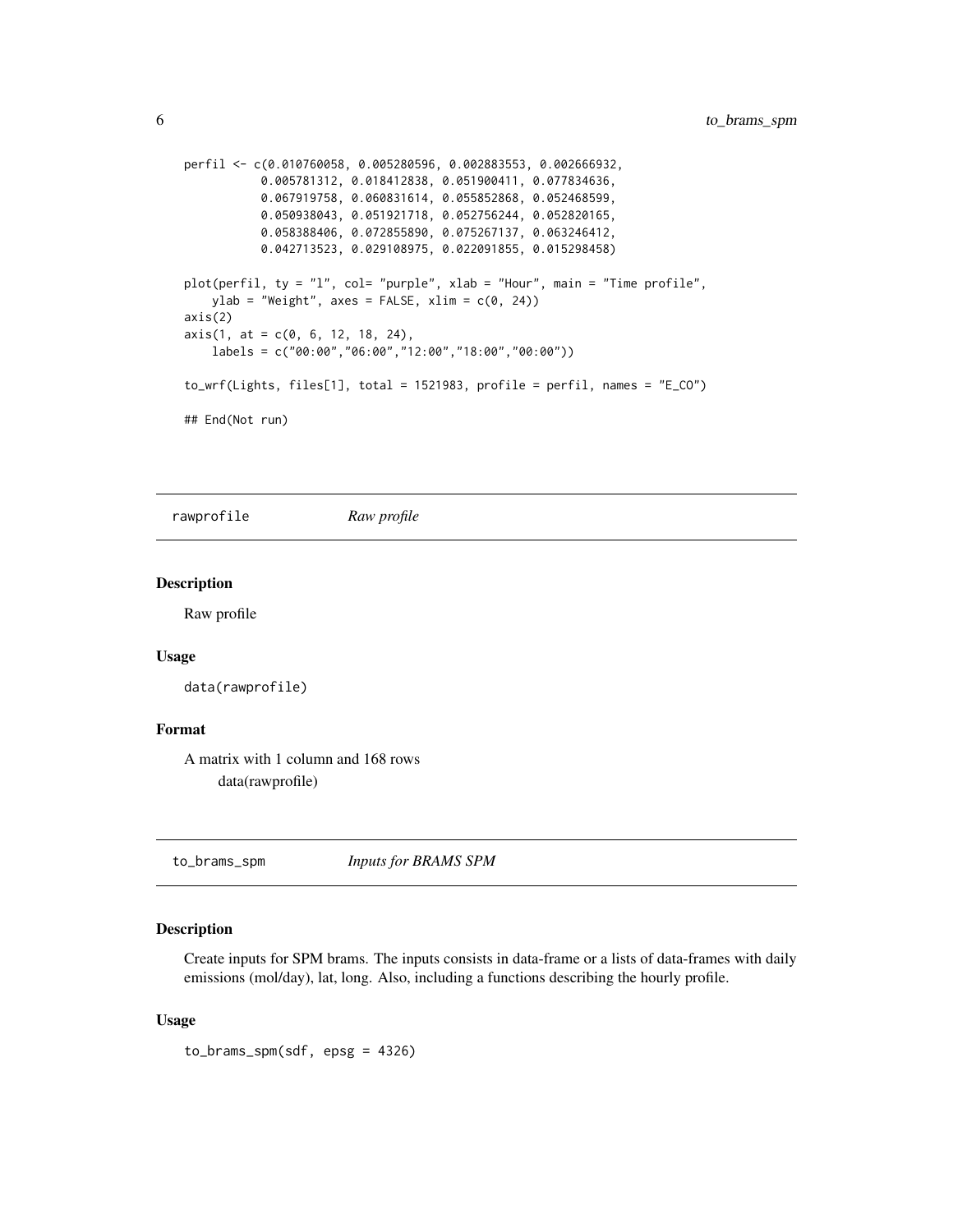#### <span id="page-6-0"></span>to\_rline 7

#### Arguments

| sdf  | Grid emissions, which can be a Spatial Polygons Data Frame or polygon grid class<br>sf' including the hourly emissions in mol/h for 24 hours. The object can also<br>be a list of objects SpatialPolygonsDataFrame or Spatial Features polygon grid<br>class 'sf'. |
|------|--------------------------------------------------------------------------------------------------------------------------------------------------------------------------------------------------------------------------------------------------------------------|
| epsg | Coordinate reference system, e.g: "4326". Used to transform the coordinates of<br>the output.                                                                                                                                                                      |

# Value

data-frame of daily gridded emissions, lat, long and a message with function.

#### Note

When the input os class 'Spatial', they are converted to 'sf'. If the input is a data-frame, the output is a data-frame. If he input is a list, the output is a list.

#### Author(s)

Sergio Ibarra

# References

SPM BRAMS: FREITAS, E. MARTINS, L., SILVA, P. and ANDRADE, M. A simple photochemical module implemented in rams for tropospheric ozone concentration forecast in the metropolitan area of são paulo, brazil: Coupling and validation. Atmospheric Environment, Elsevier, n. 39, p. 6352–6361, 2005.

# Examples

## Not run: # Do not run

## End(Not run)

to\_rline *Export emissions to other formats*

# Description

Export Emissions object according format of file 'Sources.txt' of the model R-LINE

#### Usage

to\_rline(X\_b, Y\_b, Z\_b, X\_e, Y\_e, Z\_e, dCL, sigmaz0, lanes, Emis, Hw1, dw1, Hw2, dw2, Depth, Wtop, Wbottom, experimental = FALSE)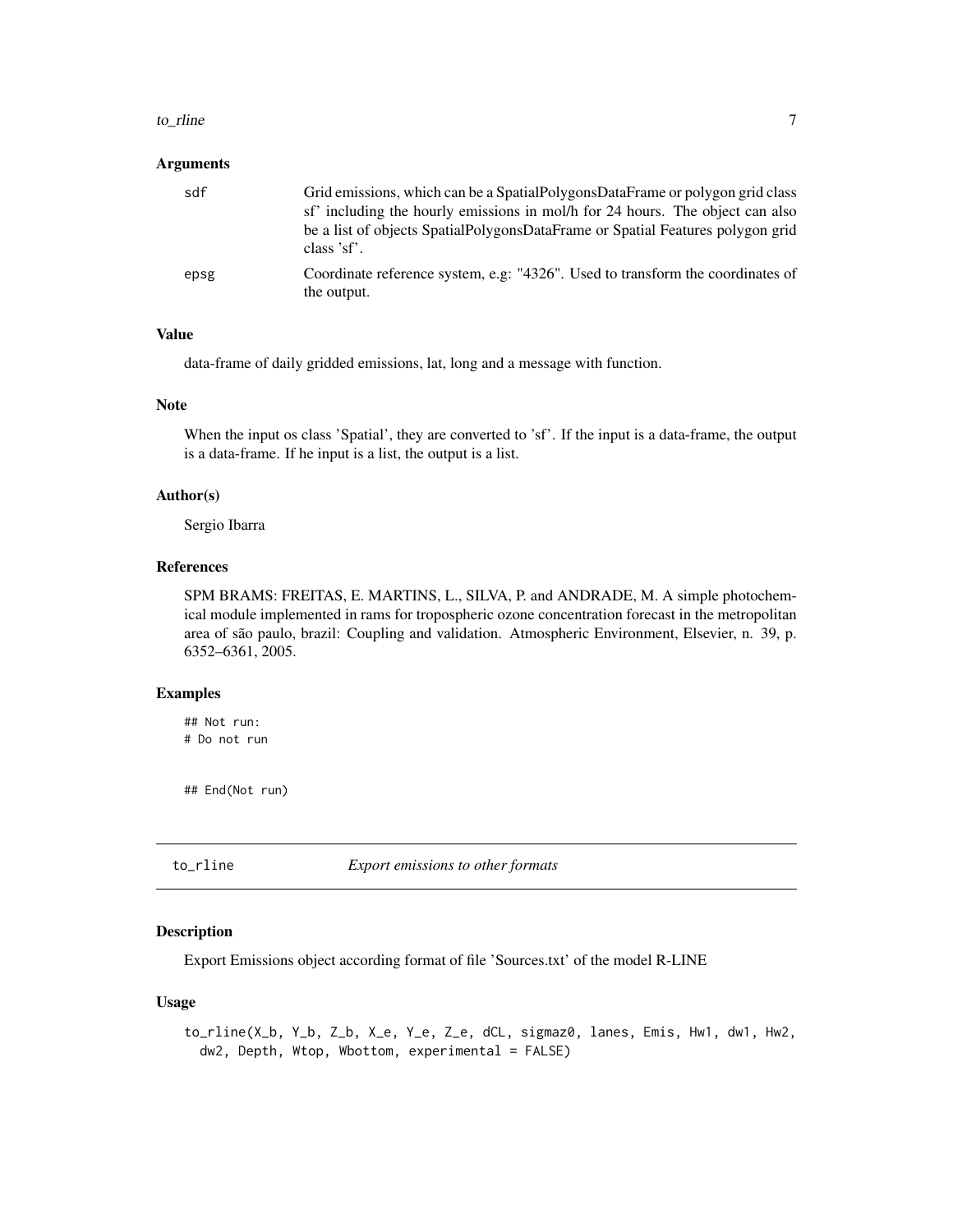8 to\_rline to the control of the control of the control of the control of the control of the control of the control of the control of the control of the control of the control of the control of the control of the control o

# Arguments

| $X_b$           | initial x coordinates.                                                                     |
|-----------------|--------------------------------------------------------------------------------------------|
| $Y_b$           | initial y coordinates.                                                                     |
| $Z_b$           | initial meters above sea level (m).                                                        |
| $X_e$           | final x coordinates.                                                                       |
| $Y_e$           | final y coordinates.                                                                       |
| $Z_e$           | final meters above sea level (m).                                                          |
| dCL             | offset distance for each source relative to the centerline.                                |
| sigmaz0         | vertical dispersion (m).                                                                   |
| lanes           | number of lanes at each street.                                                            |
| Emis            | Column with the emissions whose unit must be g/ms.                                         |
| Hw1             | Height of the barrier 1 (m).                                                               |
| dw1             | Distance to barrier 1 (m).                                                                 |
| Hw <sub>2</sub> | height of the barrier $2 \text{ (m)}$ .                                                    |
| dw2             | Distance to barrier $2 \, \text{(m)}$ .                                                    |
| Depth           | Depth of the depression. USed for depressed roadway (m).                                   |
| Wtop            | width of the opening at the top of the depression (m).                                     |
| Wbottom         | width of the roadway at the bottom of the depression (m).                                  |
| experimental    | Boolean argument to denotes the use of the experimental features (TRUE) or not<br>(FALSE). |

# Value

Data-frame file with format for R-LINE model.

#### Note

Michelle G. Snyder, Akula Venkatram, David K. Heist, Steven G. Perry, William B. Petersen, Vlad Isakov, RLINE: A line source dispersion model for near-surface releases, In Atmospheric Environment, Volume 77, 2013, Pages 748-756, ISSN 1352-2310, https://doi.org/10.1016/j.atmosenv.2013.05.074.

# Examples

```
## Not run:
# Do not run
data(emisco)
Source <- to_rline(X_b = emisco$xmin,
               Y_b = emisco$ymin,
               Z_b = 0,
               X_e = emisco$xmin,
               Y_e = emisco$ymin,
               Z_e = 0,
               dCL = 0,
               Emis = emisco$V8,
```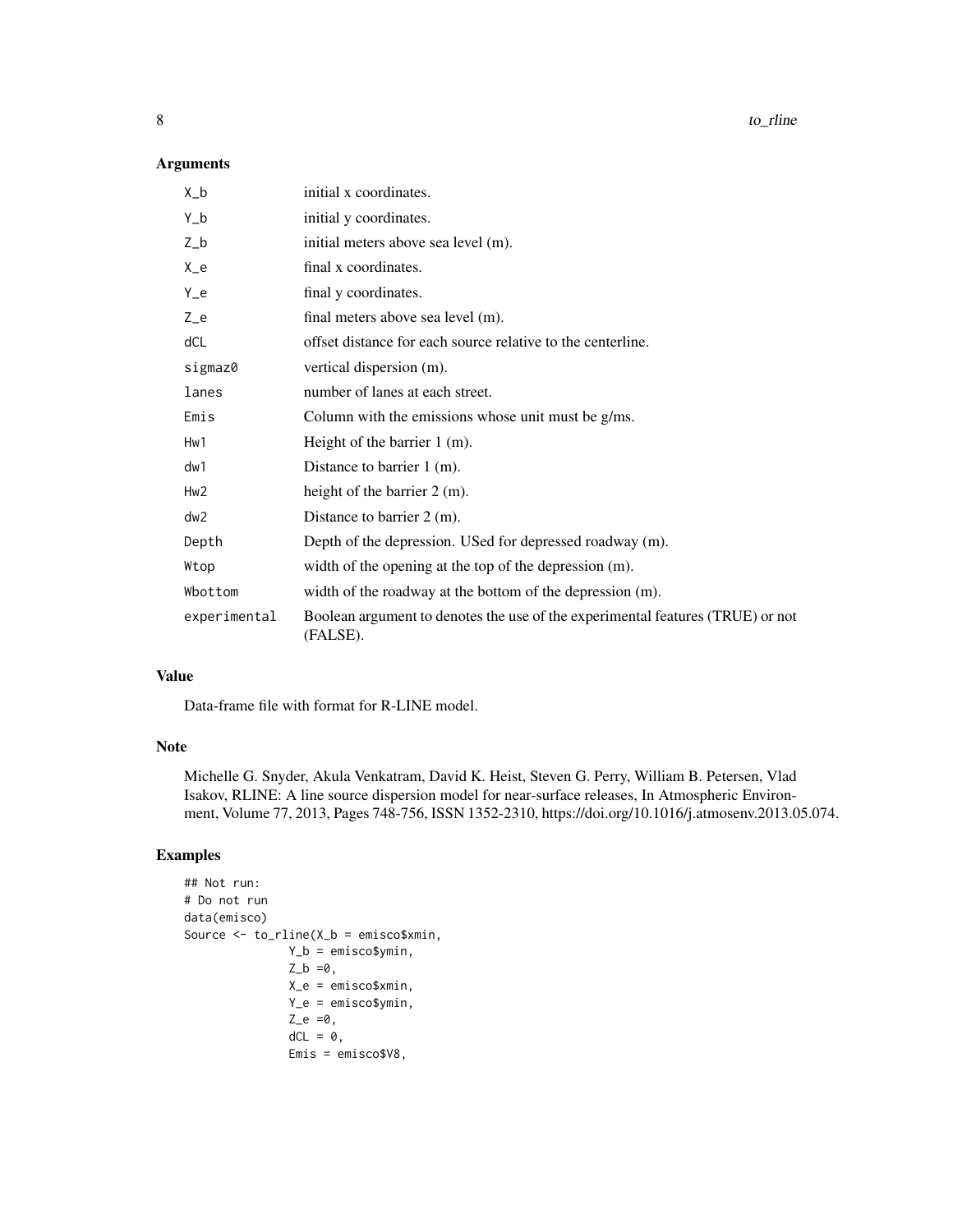<span id="page-8-0"></span>to\_wrf 9

```
sigmaz0 = 2,
               lanes = emisco$lanes)
head(Source)
write.table(x = Source, file = paste0(tempdir(), "/Sources.txt"),
row.names = FALSE, sep = " " , quote = FALSE)## End(Not run)
```
<span id="page-8-1"></span>to\_wrf *Combine total/spasial/temporal/split and write emission to file*

#### Description

Function to expand, split and write emissions. The input is expand into time by profile and split between variables with diferent weights.

# Usage

```
to_wrf(x, file = filechoose(), total = NA, norm = F, profile = 1,names = NA, weights = 1, verbose = T)
```
# Arguments

| X       | matrix or array of emissions of spacial weights |
|---------|-------------------------------------------------|
| file    | emission file name                              |
| total   | total of emited specie                          |
| norm    | if the spacial weights need to be normalized    |
| profile | temporal profile to expand the emissions        |
| names   | species to be write                             |
| weights | weight of eath specie                           |
| verbose | display adicional information                   |

#### Note

length(profile) must be the number of times in the emission file (value of frames\_per\_auxinput5 if wrf\_create() was used to create this file).

total is a additional way to calculate or correct the total emissions

sum(profile) = 1 and sum(weights) = 1 to conserve mass

names and weights must have the same length

# Author(s)

Daniel Schuch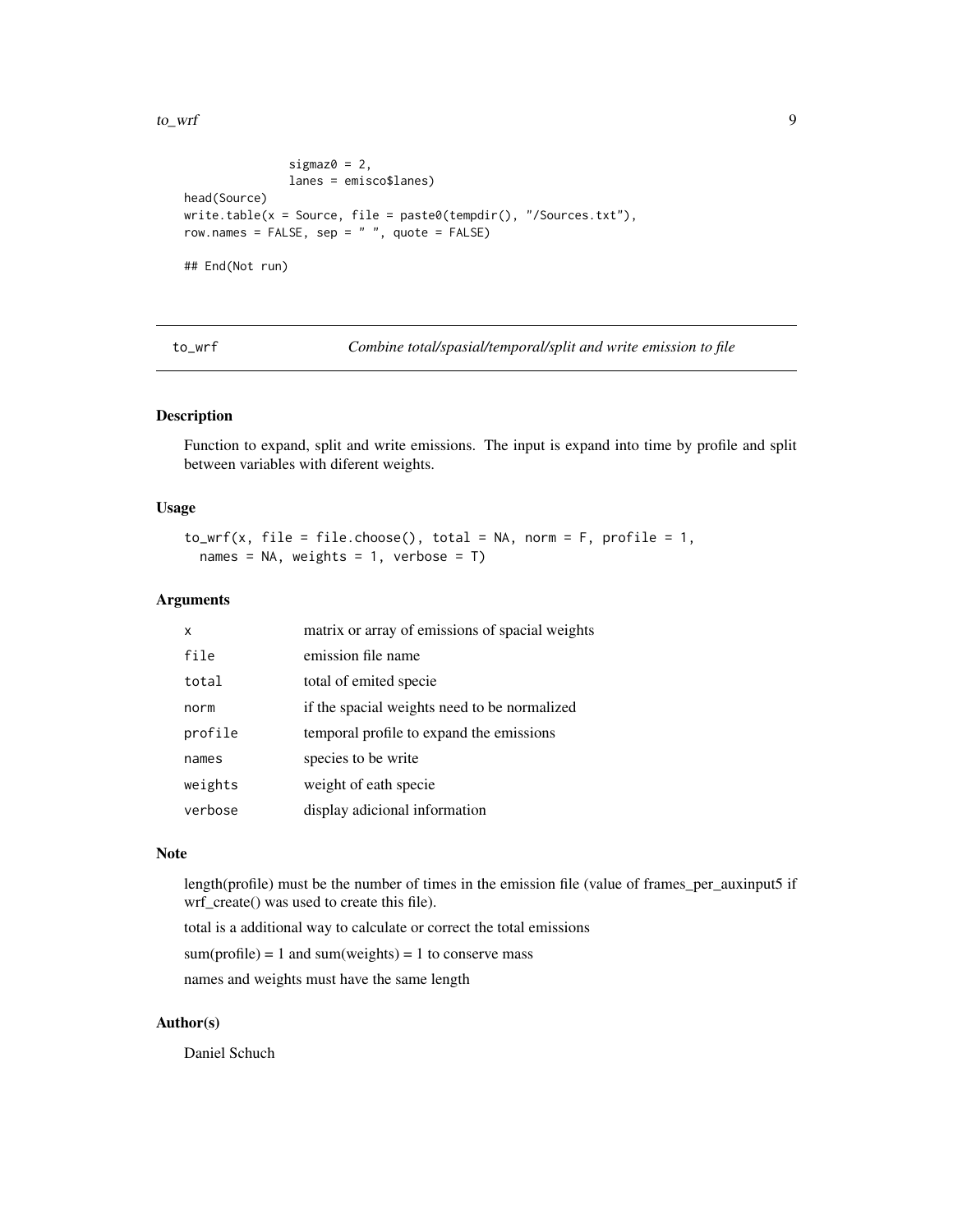#### See Also

[wrf\\_create](#page-9-1), [wrf\\_get](#page-11-1),[wrf\\_profile](#page-14-1) and [wrf\\_plot](#page-13-1)

#### Examples

```
## Not run:
dir.create(file.path(tempdir(), "EMISS"))
wrf_create(wrfinput_dir = system.file("extdata", package = "eixport"),
         wrfchemi_dir = file.path(tempdir(), "EMISS"),
         frames_per_auxinput5 = 24)
# get the name of created file
files <- list.files(path = file.path(tempdir(), "EMISS"),
                  pattern = "wrfchemi",
                  full.names = TRUE)
data(Lights)
perfil <- c(0.010760058, 0.005280596, 0.002883553, 0.002666932,
           0.005781312, 0.018412838, 0.051900411, 0.077834636,
           0.067919758, 0.060831614, 0.055852868, 0.052468599,
          0.050938043, 0.051921718, 0.052756244, 0.052820165,
           0.058388406, 0.072855890, 0.075267137, 0.063246412,
           0.042713523, 0.029108975, 0.022091855, 0.015298458)
plot(perfil, ty = "l", col= "purple", xlab = "Hour", main = "Time profile",
   ylab = "Weight", axes = FALSE, xlim = c(0, 24))axis(2)
axis(1, at = c(0, 6, 12, 18, 24),labels = c("00:00","06:00","12:00","18:00","00:00"))
to_wrf(Lights, files[1], total = 1521983, profile = perfil, names = "E_CO")
## End(Not run)
```
<span id="page-9-1"></span>

wrf\_create *Create emission files to the WRF-Chem*

#### Description

Create an emission file from wrfinput

#### Usage

```
wrf\_create(wrfinput\_dir = "", wrfchemi\_dir = "", domains = 1,frames_per_auxinput5 = 1, auxinput5_interval_m = 60, day_offset = 0,
  io_style_emissions = 2, kemit = 1, variaveis = c("E_NO2", "E_NO",
  "E_TOL", "E_XYL", "E_ALD", "E_ALDX", "E_SO2", "E_CO", "E_OLT", "E_OLI",
  "E_OL2", "E_NH3", "E_ISO", "E_HCL", "E_HCHO", "E_ETH", "E_CH3OH", "E_C2H5OH",
```
<span id="page-9-0"></span>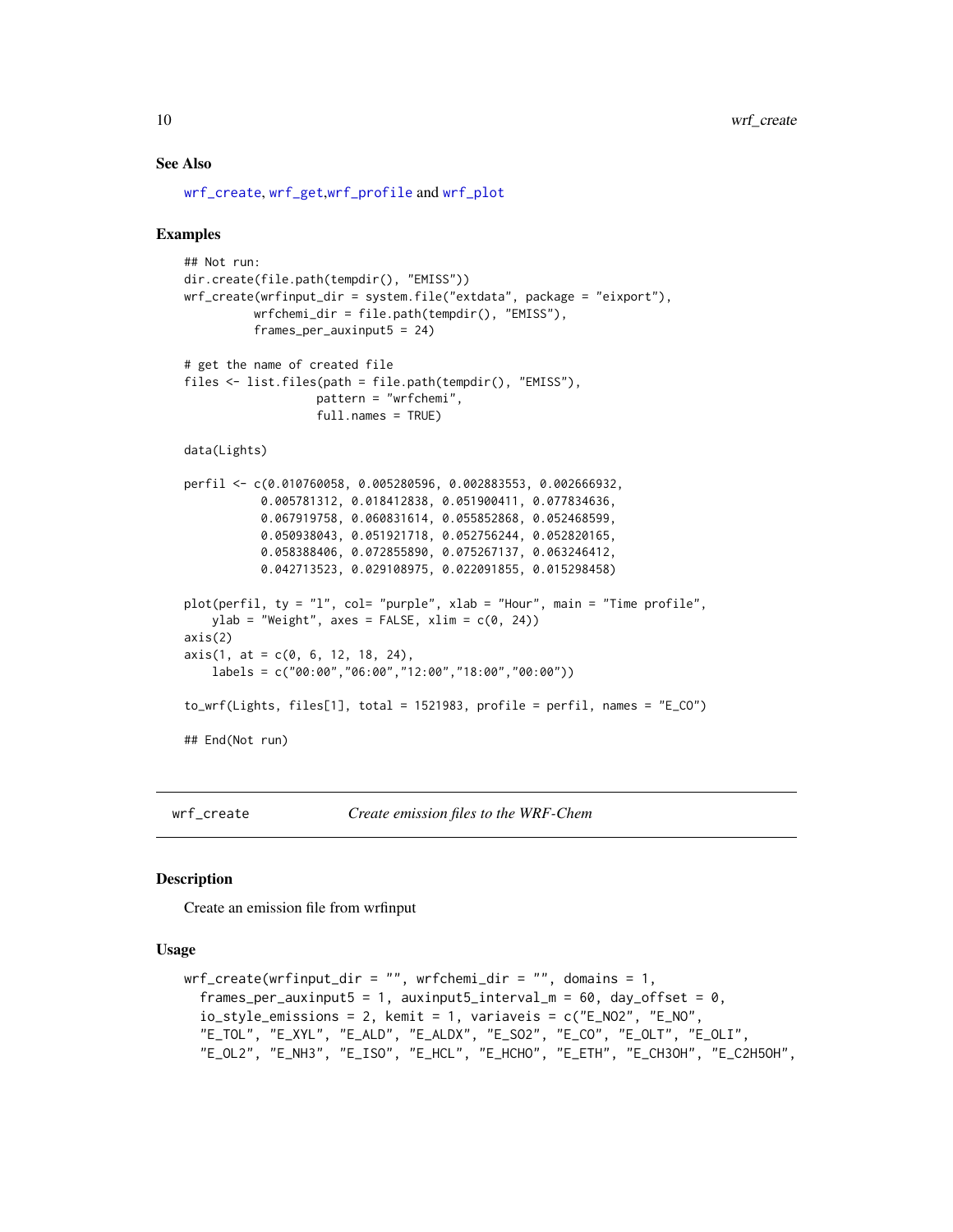# <span id="page-10-0"></span>wrf\_create 11

```
"E_HC3", "E_HC5", "E_HC8", "E_KET", "E_ORA2", "E_CSL", "E_TERP", "E_PM25I",
"E_PM25J", "E_ECI", "E_ECJ", "E_ORGI", "E_ORGJ", "E_SO4I", "E_SO4J", "E_NO3J",
"E_NO3I", "E_SO4C", "E_NO3C", "E_ORGC", "E_ECC", "E_PM10"), n_aero = 15,
COMPRESS = NA, force_ncdf4 = FALSE, verbose = FALSE)
```
### Arguments

| wrfinput_dir         | folder with the writinput $file(s)$                                                            |
|----------------------|------------------------------------------------------------------------------------------------|
| wrfchemi_dir         | output folder                                                                                  |
| domains              | domain or domains to process                                                                   |
| frames_per_auxinput5 |                                                                                                |
|                      | value from wrf & time_control namelist.input, number of times in a single emis-<br>sion file   |
| auxinput5_interval_m |                                                                                                |
|                      | value from wrf & time_control namelist.input, interval in minutes between dif-<br>ferent times |
| day_offset           | number of days (can be a fracion) to create multiple files                                     |
| io_style_emissions   |                                                                                                |
|                      | from wrf & chem namelist.input                                                                 |
| kemit                | from wrf & chem namelist.input, number of levels of the emission file                          |
| variaveis            | emission species, can be used data(emis_opt)                                                   |
| n_aero               | number of aerosol species                                                                      |
| <b>COMPRESS</b>      | integer between 1 (least compr) and 9 (most compr) or NA for no compression                    |
| force_ncdf4          | force NetCDF4 format                                                                           |
| verbose              | print file info                                                                                |

# Note

to use io\_style\_emissions = 1, use day\_offset increased by  $0.5$  (to increase 12h)

Windowns users need to rename the emission files from 'wrfchemi\_d01\_2011-08-01\_00\_00\_00' to 'wrfchemi\_d01\_2011-08-01\_00:00:00' before run wrf.exe with these files

# Author(s)

Daniel Schuch

#### See Also

[to\\_wrf](#page-8-1) and [emis\\_opt](#page-3-1)

# Examples

## Not run: # Do not run

# emissions for a 1 day forecast for domains 1 and 2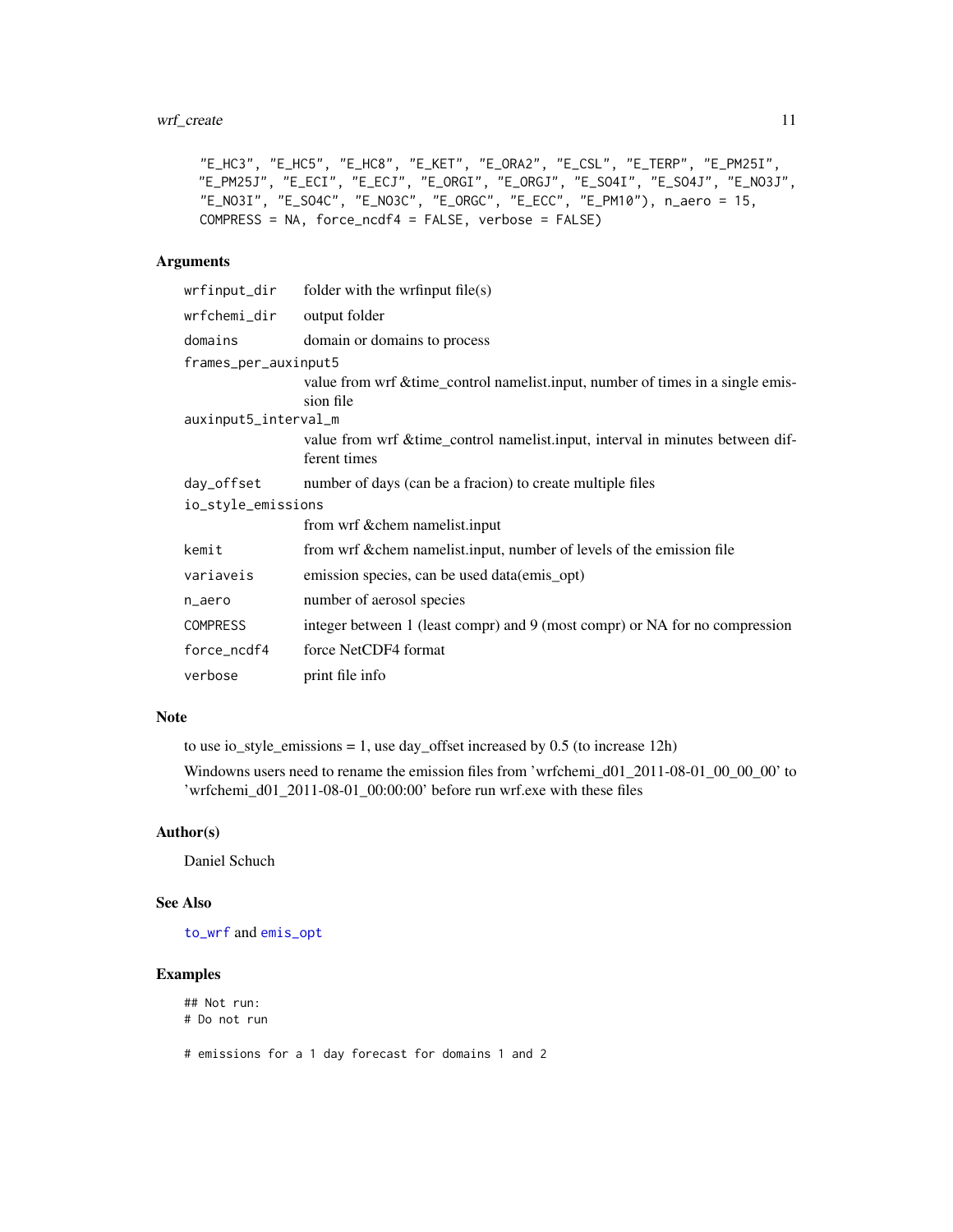```
dir.create(file.path(tempdir(), "EMISS"))
wrf_create(wrfinput_dir = system.file("extdata", package = "eixport"),
         wrfchemi_dir = file.path(tempdir(), "EMISS"),
         domains = 1:2,
         frames_per_auxinput5 = 24,
         auxinput5_interval_m = 60,
         day_{of}fset = 0,
         verbose = TRUE)
# emission for the last timestep
wrf_create(wrfinput_dir = system.file("extdata", package = "eixport"),
         wrfchemi_dir = file.path(tempdir(), "EMISS"),
         domains = 1:2,
         frames_per_auxinput5 = 1,
         auxinput5_interval_m = 60,
         day_offset = 1,
         verbose = TRUE)
## End(Not run)
```
<span id="page-11-1"></span>wrf\_get *Function to read variables of emission files*

# Description

Read a variable

#### Usage

```
wrf_get(file = file.choose(), name = NA, as_raster = F,
  raster_crs = "+proj=longlat +ellps=WGS84 +datum=WGS84 +no_defs")
```
# Arguments

| file       | name of file interactively (default) or specified |
|------------|---------------------------------------------------|
| name       | name of the variable (any variable)               |
| as raster  | return a raster instead of a array                |
| raster crs | crs to used if as raster is TRUE                  |

# Format

array or raster object

#### Author(s)

Daniel Schuch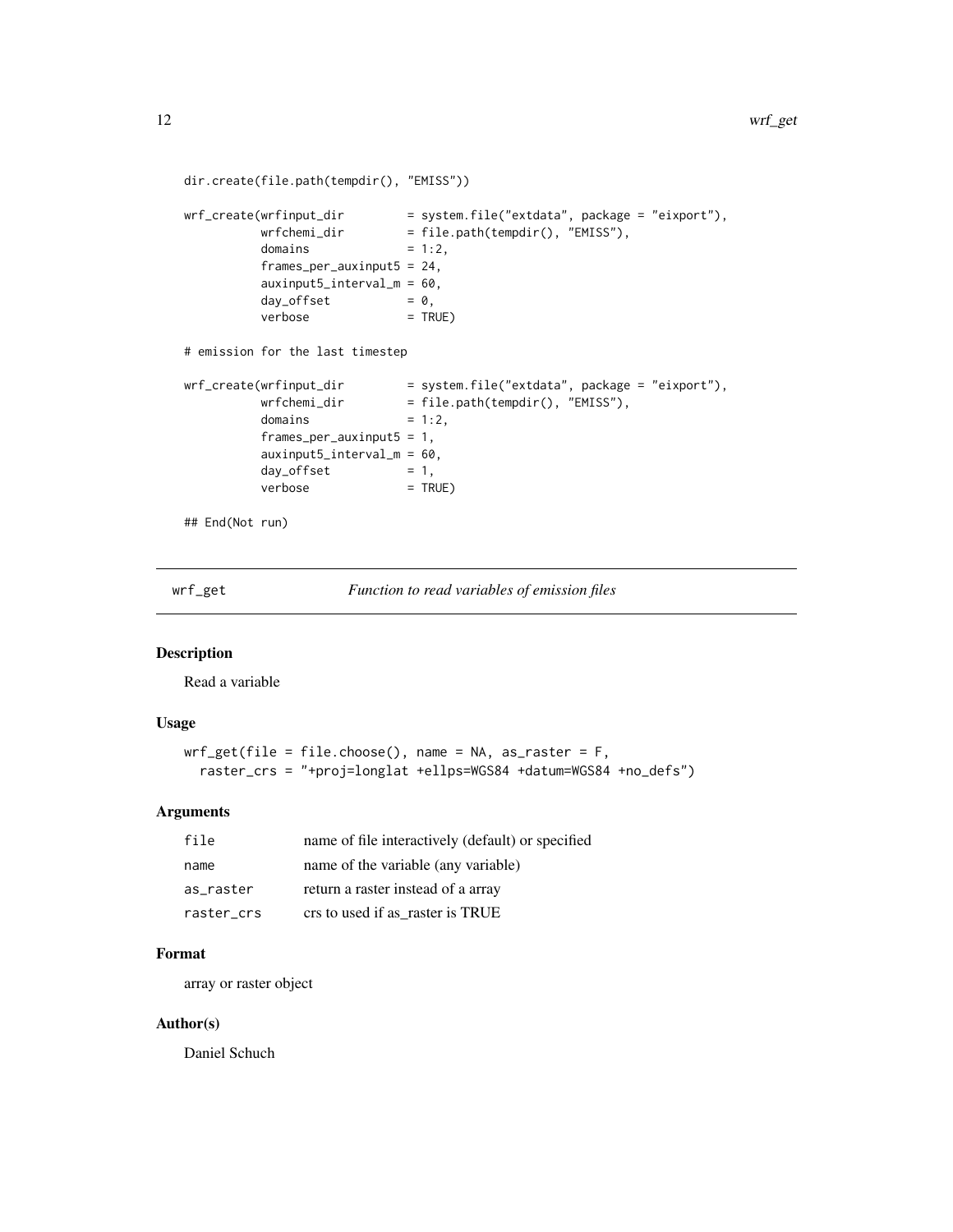<span id="page-12-0"></span>wrf\_grid 13

# See Also

[wrf\\_plot](#page-13-1) and [wrf\\_put](#page-15-1)

# Examples

```
{
# create the folder and emission file
dir.create(file.path(tempdir(), "EMISS"))
wrf_create(wrfinput_dir = system.file("extdata", package = "eixport"),
         wrfchemi_dir = file.path(tempdir(), "EMISS"))
# get the name of created file
files <- list.files(path = file.path(tempdir(), "EMISS"),
                   pattern = "wrfchemi",
                   full.names = TRUE)
# open, put some numbers and write
CO \leftarrow wrf\_get(file = files[1], name = "E_CO")CO[] = rnorm(length(CO))
wrf_put(file = files[1], name = "E_C0", POL = CO)}
```
# wrf\_grid *Creates grid from wrf file*

# Description

Return a Spatial Feature multipolygon or matrix

#### Usage

```
wrf\_grid(filewrf, type = "wrfinput", matrix = F, epsg = 4326)
```
#### Arguments

| filewrf | wrf file                                                                                                        |
|---------|-----------------------------------------------------------------------------------------------------------------|
| type    | Type or wrf file: "wrfinput" or "geo". When type is "geo", lat long comes from<br>mass grid, XLONG M and XLAT M |
| matrix  | if the output is matrix or polygon (sf)                                                                         |
| epsg    | epsg code number (see http://spatialreference.org/ref/epsg/)                                                    |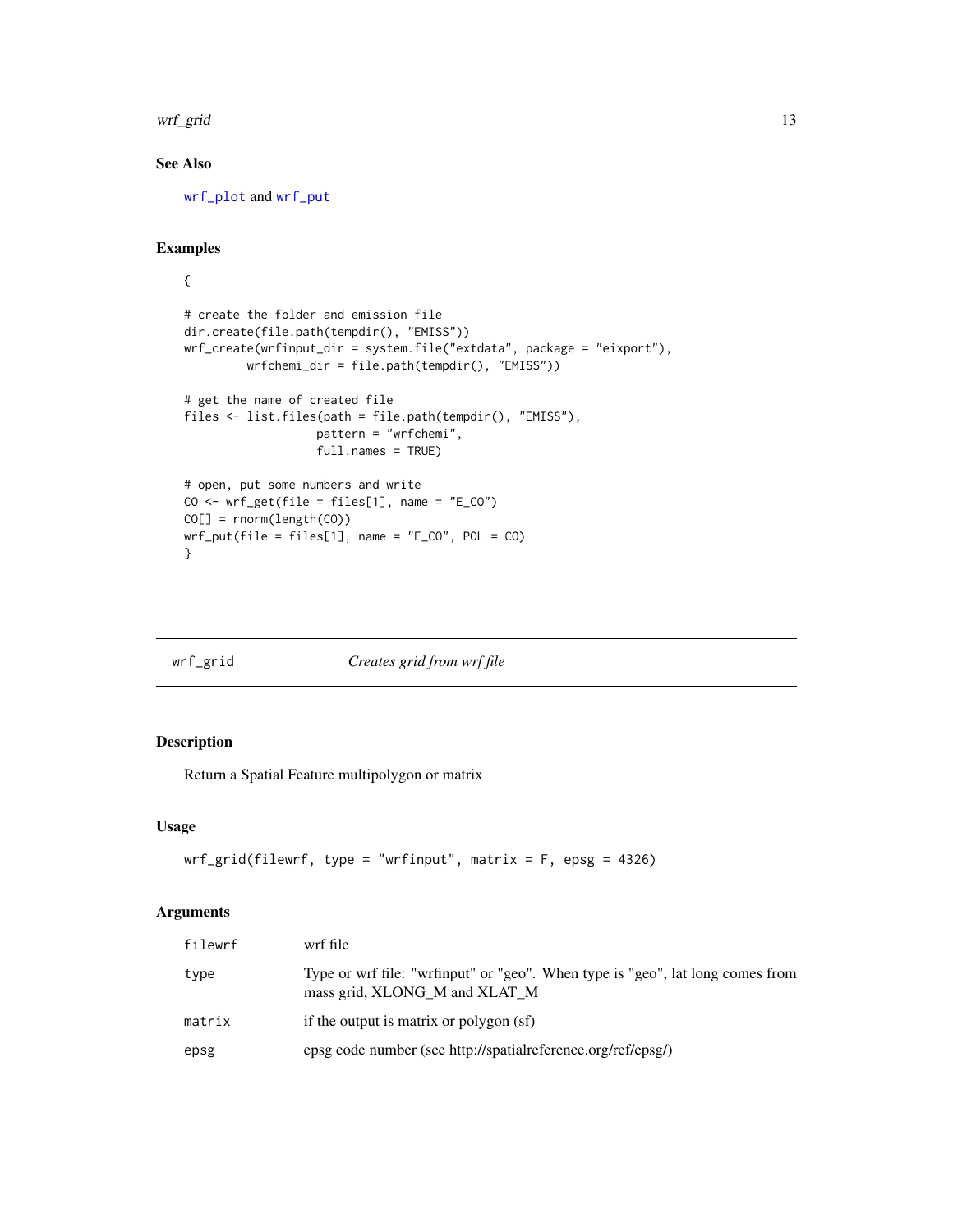# Examples

```
{
# Do not run
wrf <- paste(system.file("extdata", package = "eixport"),
                         "/wrfinput_d02", sep="")
gwrf <- wrf_grid(wrf)
plot(gwrf, axes = TRUE)
}
```
<span id="page-13-1"></span>wrf\_plot *Simple plot from wrf emission file*

# Description

Create a quick plot from wrf emission file

#### Usage

```
wrf\_plot(file = file.close(), name = NA, time = 1, nivel = 1,barra = T, lbarra = 0.2, verbose = T, ...)
```
# Arguments

| file    | emission file name                     |
|---------|----------------------------------------|
| name    | pollutant name                         |
| time    | time from emission file.               |
| nivel   | level from the emission file           |
| barra   | barblot if TRUE                        |
| lbarra  | length of barplot                      |
| verbose | if TRUE print some information         |
|         | Arguments to be passed to plot methods |
|         |                                        |

# Note

If the file contains levels (kemit>1), and one frame (auxinput5\_interval\_m = 1) time with control the level which will be ploted

In case of a error related to plot.new() margins lbarra must be adjusted

# Author(s)

Daniel Schuch

#### See Also

[wrf\\_get](#page-11-1) and [wrf\\_create](#page-9-1)

<span id="page-13-0"></span>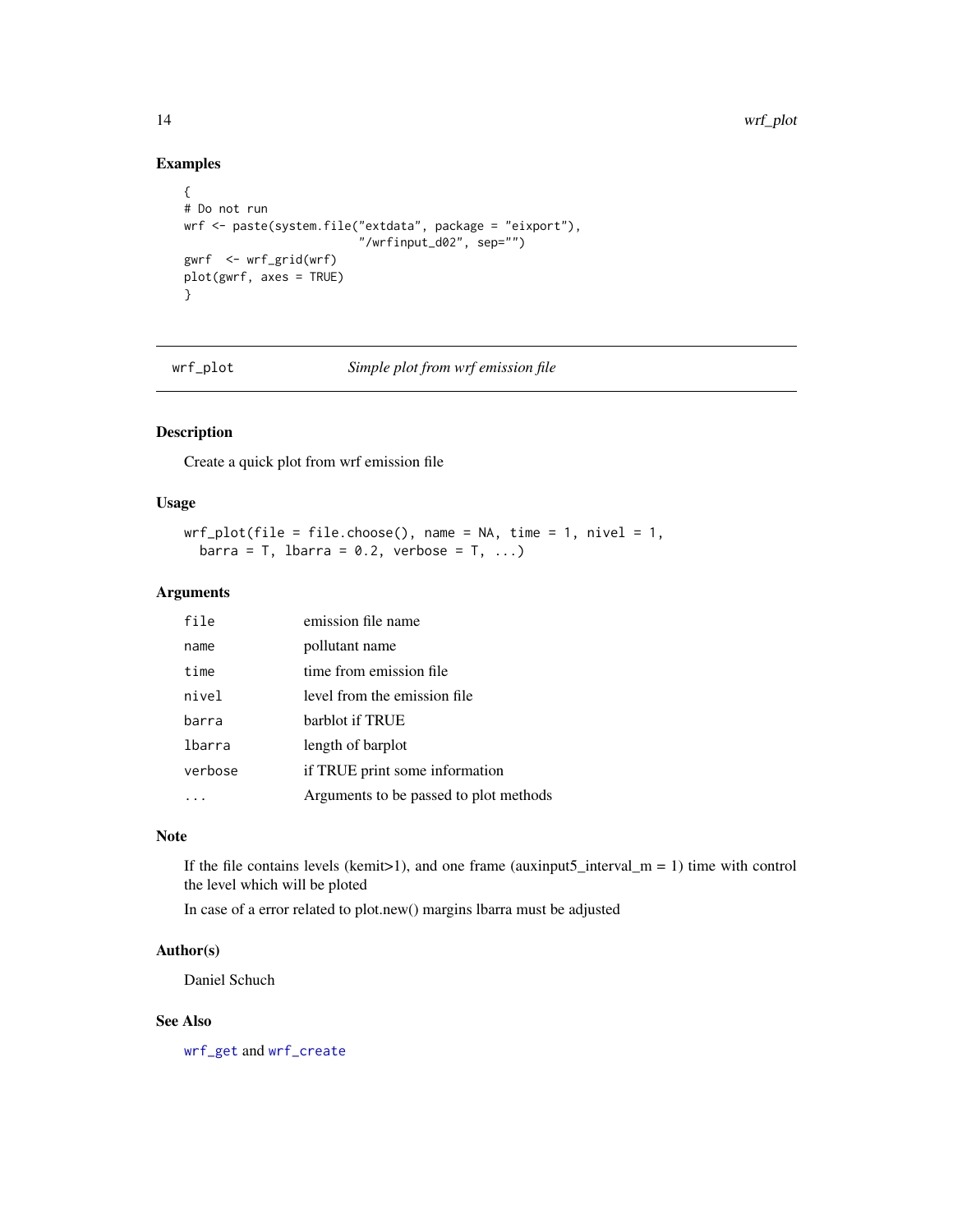# <span id="page-14-0"></span>wrf\_profile 15

# Examples

```
{
dir.create(file.path(tempdir(), "EMISS"))
wrf_create(wrfinput_dir = system.file("extdata", package = "eixport"),
         wrfchemi_dir = file.path(tempdir(), "EMISS"))
# get the name of created file
files <- list.files(path = file.path(tempdir(), "EMISS"),
                   pattern = "wrfchemi",
                   full.names = TRUE)
# open, put some numbers and write
wrf_plot(files[1], "E_CO")
}
```
<span id="page-14-1"></span>wrf\_profile *Create a spatial profile from a wrf emission file and a dataframe with*

#### Description

returns a traffic intensity profile (based on wrf file Times) and a traffic intensity data.frame

#### Usage

```
wrf\_profile(x, file, verbose = T)
```
## Arguments

|         | data.frame of intenticy of traffic by hours (rows) and weekdays (columns) |
|---------|---------------------------------------------------------------------------|
| file    | emission file name                                                        |
| verbose | display adicional information                                             |

# Format

a numeric vector

#### Author(s)

Daniel Schuch

#### See Also

[wrf\\_create](#page-9-1) and [to\\_wrf](#page-8-1)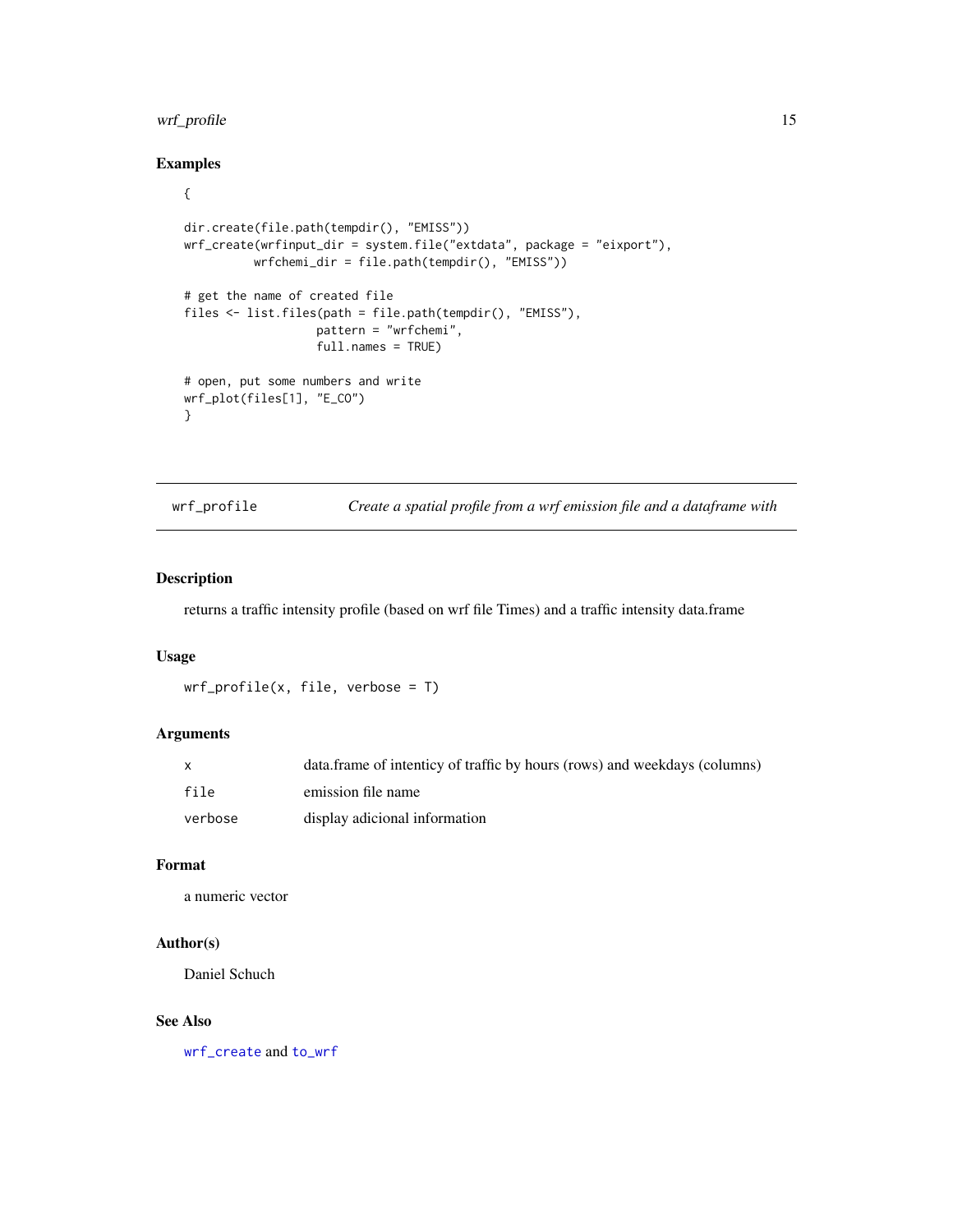#### Examples

```
## Not run:
# Do not run
# Profile based on Sao Paulo tunnel experiments
data(rawprofile)
rawprofile <- matrix(rawprofile, nrow = 24, byrow = TRUE)
rawprofile <- as.data.frame(rawprofile)
names(rawprofile) <- c("Sunday","Monday","Tuesday","Wednesday","Thursday",
                       "Friday","Saturday")
row.names(rawprofile) <- c("00:00","01:00","02:00","03:00","04:00","05:00",
                           "06:00","07:00","08:00","09:00","10:00","11:00",
                           "12:00","13:00","14:00","15:00","16:00","17:00",
                           "18:00","19:00","20:00","21:00","22:00","23:00")
print(rawprofile)
# create the folder and emission file
dir.create(file.path(tempdir(), "EMISS"))
wrf_create(wrfinput_dir = system.file("extdata", package = "eixport"),
          wrfchemi_dir = file.path(tempdir(), "EMISS"),
         frames_per_auxinput5 = 24)
files <- list.files(path = file.path(tempdir(), "EMISS"),
                    pattern = "wrfchemi",
                    full.names = TRUE)
profile <- wrf_profile(rawprofile,files[1])
plot(profile, ty="l", lty = 2, axe = FALSE,
    main = "Traffic Intensity for Sao Paulo", xlab = "hour")
axis(2)
axis(1, at = 0.5 + c(0, 6, 12, 18, 24),labels = c("00:00","06:00","12:00","18:00", "00:00"))
## End(Not run)
```
<span id="page-15-1"></span>

wrf\_put *Function to write variables in emission files*

#### **Description**

Extract variable

#### Usage

```
wrf_put(file = file.choose(), name = NA, POL)
```
<span id="page-15-0"></span>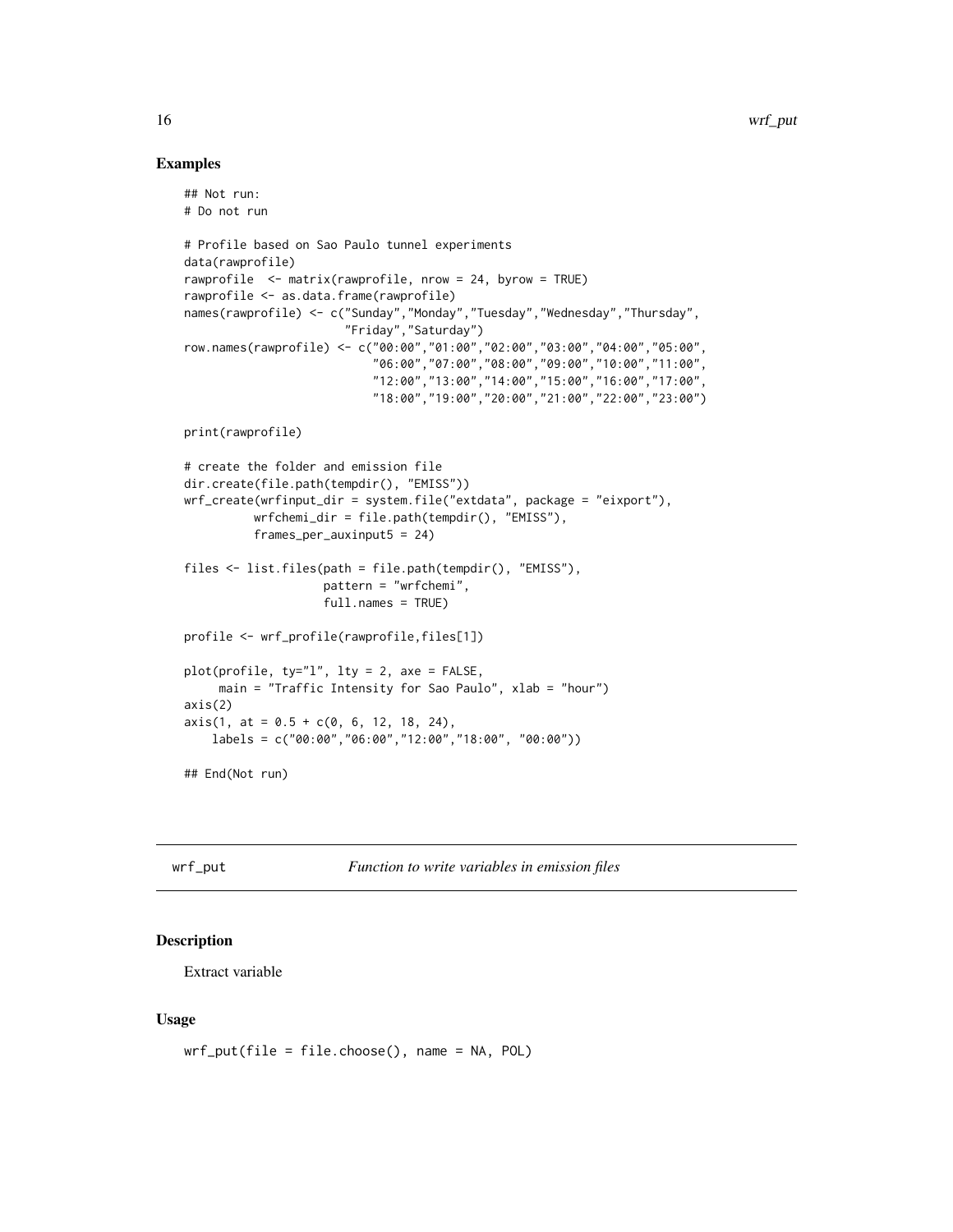#### <span id="page-16-0"></span>wrf\_put 17

# Arguments

| file | name of file interactively (default) or specified |
|------|---------------------------------------------------|
| name | name of the variable (any variable)               |
| POL  | input                                             |

# Author(s)

Daniel Schuch

# See Also

[wrf\\_plot](#page-13-1) and [wrf\\_get](#page-11-1)

# Examples

```
{
# create the folder and emission file
dir.create(file.path(tempdir(), "EMISS"))
wrf_create(wrfinput_dir = system.file("extdata", package = "eixport"),
          wrfchemi_dir = file.path(tempdir(), "EMISS"))
# get the name of created file
files <- list.files(path = file.path(tempdir(), "EMISS"),
                    pattern = "wrfchemi",
                    full.names = TRUE)
# open, put some numbers and write
CO \leftarrow wrf\_get(file = files[1], name = "E_CO")CO[] = rnorm(length(CO))
wrf_put(file = files[1], name = "E_C0", POL = CO)}
```